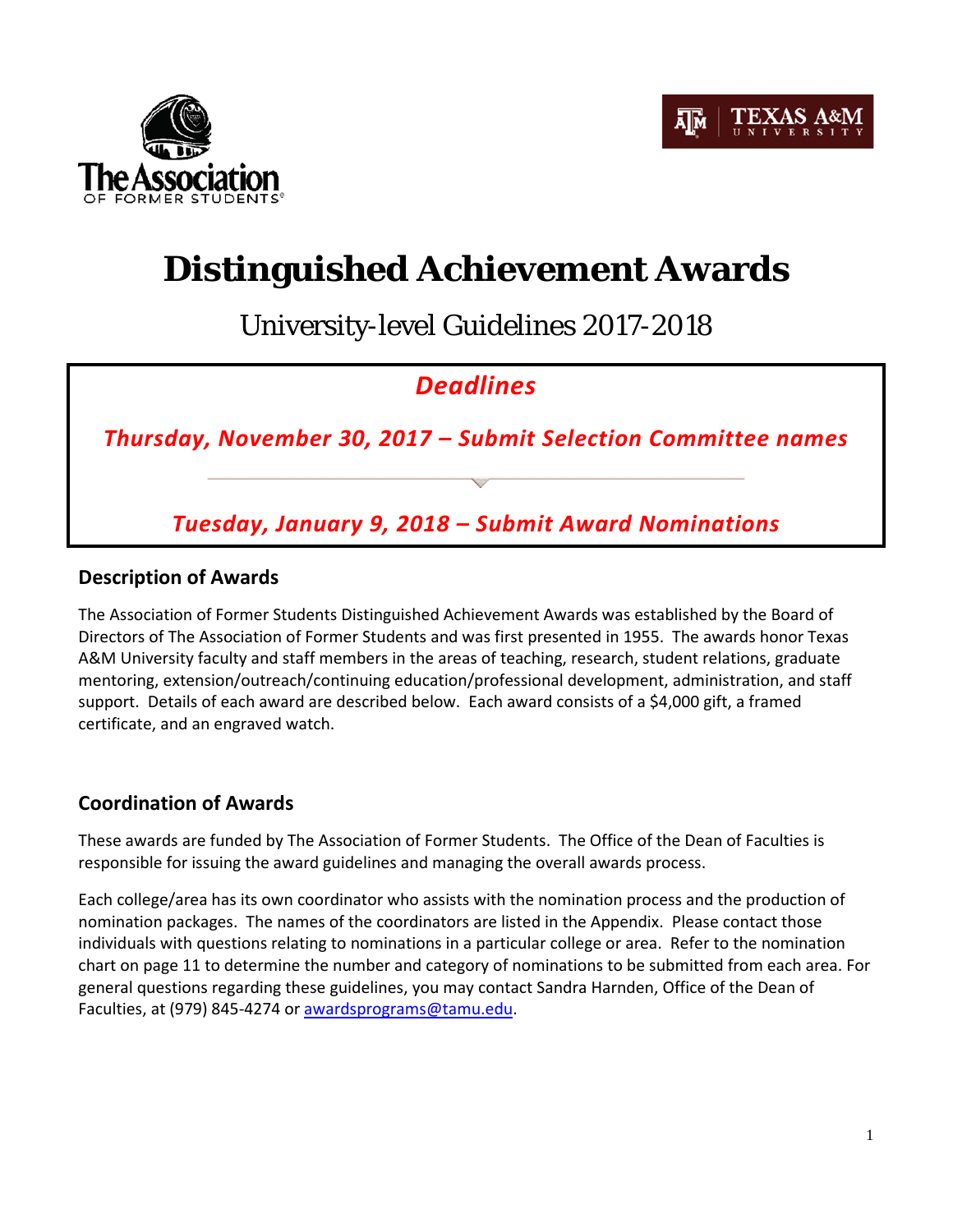# **Contents**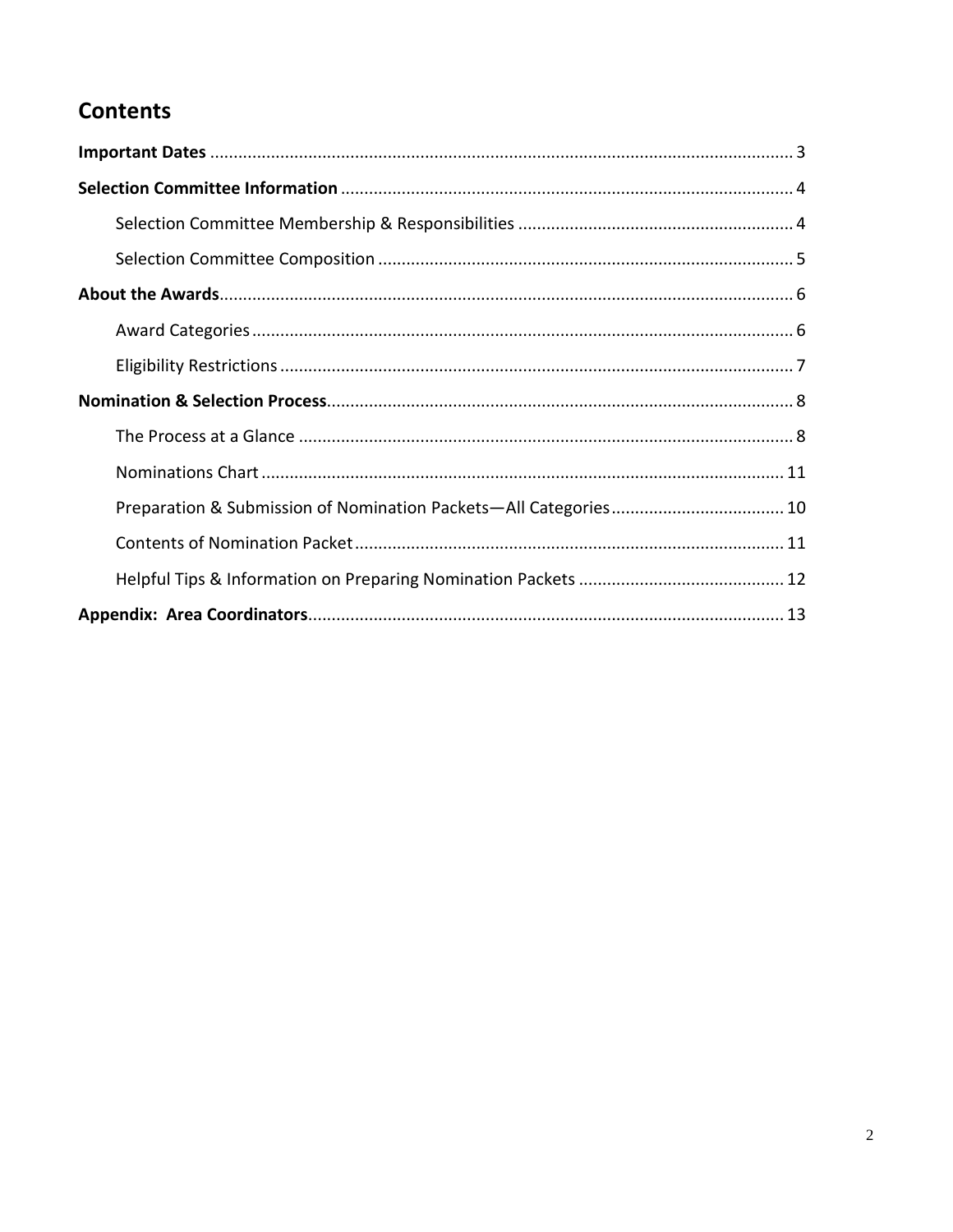# **Important Dates**

*The Association of Former Students University-level Distinguished Achievement Awards 2016-2017*

| <b>November 30, 2017</b> | Submit Selection Committee names to<br>Office of the Dean of Faculties by 5:00 p.m.                                  |
|--------------------------|----------------------------------------------------------------------------------------------------------------------|
| <b>January 9, 2018</b>   | Submit award nominations to<br>Office of the Dean of Faculties by 12:00 p.m.                                         |
| <b>January 18, 2018</b>  | <b>Selection Committee Meeting</b><br>2:00 p.m. - 4:00 p.m.<br><b>Attendance MANDATORY for ALL committee members</b> |
| March 1-2, 2018          | Colleges/Areas must notify Award Recipients<br>No later than 5 p.m. on Friday, March 2, 2018                         |
| March 5-9, 2018          | Recipients names released to the University community<br>and news media                                              |
| <b>April 2018</b>        | Distinguished Achievement Awards Ceremony                                                                            |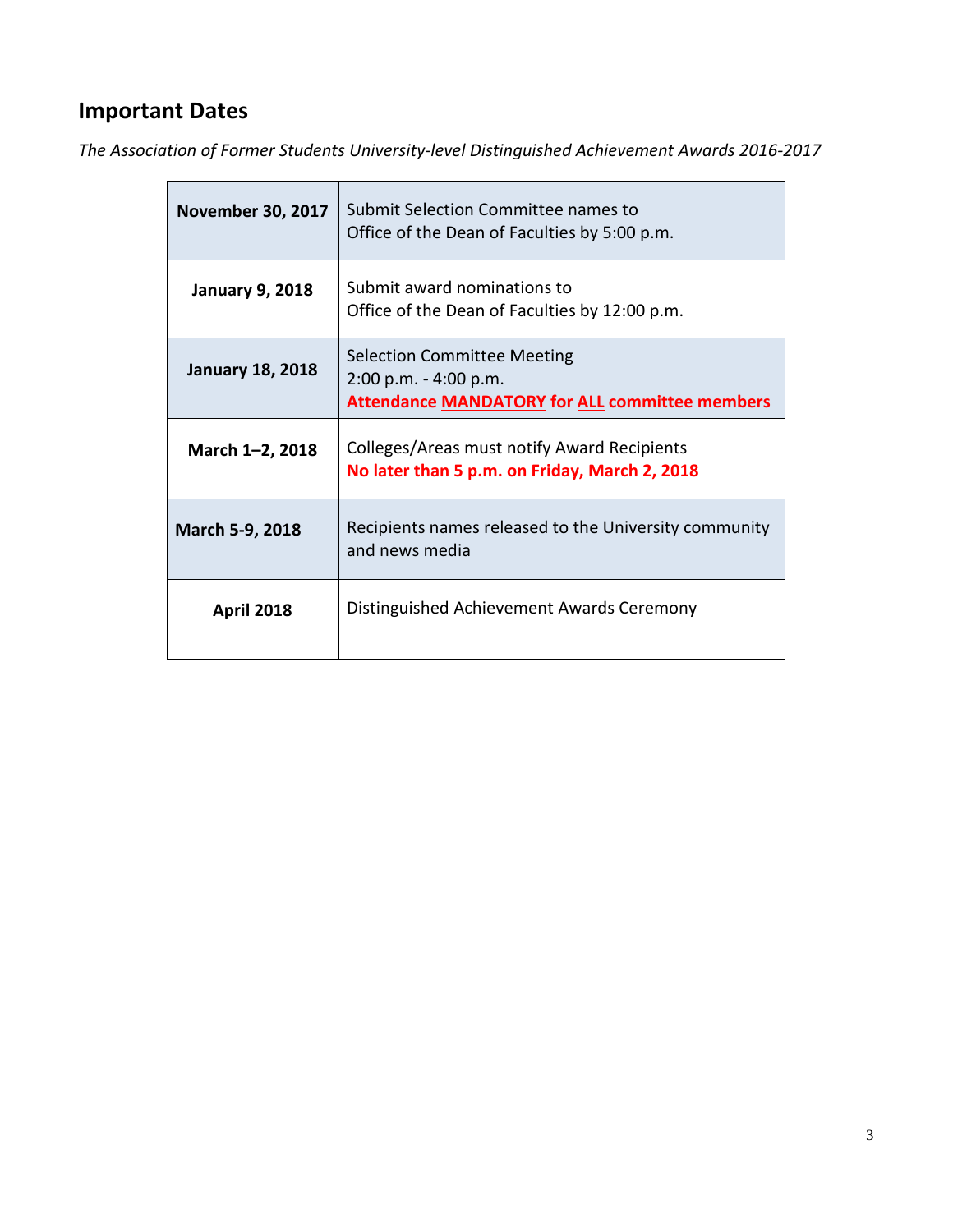# **Selection Committee Information**

This year the committee should have approximately 79 members. Each member will be assigned to a sub-committee by the Dean of Faculties and will participate in the reading and evaluation of nomination packages and the selection of winners in that award category.

The *mandatory* committee meeting is currently scheduled for:

## **Thursday, January 18, 2018, 2:00-4:00 p.m.**

Sub-committees may choose to have additional meetings between the time of the meeting and the time that voting ballots are completed, or may conduct their deliberations electronically.

1. Each college/area listed in the Selection Committee table on page 5 of this document must choose a specified number of individuals in specific categories to serve on the University-level Selection Committee. Consult the Selection Committee table to determine the committee members your college/area must choose. Email the names and contact information for your college's/area's Selection Committee member(s) to Office of the Dean of Faculties, at [awardsprograms@tamu.edu.](mailto:awardsprograms@tamu.edu) **DEADLINE FOR SUBMITTING SELECTION COMMITTEE MEMBER INFORMATION IS NOVEMBER 30, 2017.**

## *NOTE: Notify Selection Committee members before submitting names to the Office of the Dean of Faculties to ensure willingness to serve and availability for the scheduled meeting.*

- 2. Individuals with the title of department head, dean, director of an A&M System member, assistant vice president, associate vice president, vice president, executive vice president, and president are **not eligible to serve on the Selection Committee**; however, individuals with the title of assistant or associate department head, dean, or director of an A&M System member may serve.
- 3. Except for the Dean of Faculties, who serves as the chair of the Selection Committee, no member may have served on the committee in the **past 3 years**.
- 4. Individuals who are nominated for awards may not serve on the Selection Committee. If an individual that is chosen for the committee ends up being nominated, please contact Sandra Harnden in the Office of the Dean of Faculties immediately with the name and contact information for a replacement.
- 5. **Selection Committee members must be available to attend the meeting** and make time in their schedules to thoroughly examine and thoughtfully rate the nomination packages. Should a chosen member realize that he or she cannot make the full commitment, he or she should contact the Office of the Dean of Faculties and the college's Dean's Office immediately to ensure that an appropriate substitute can be placed.
- 6. The identity of the members on the Selection Committee and the proceedings of the committee are confidential.
- 7. Great care should be taken to ensure that all members of the Selection Committee fully understand the significance of the awards and the necessity for maintaining the integrity of the awards.
- 8. You are encouraged to promote diversity reflective of the constituencies of Texas A&M University when choosing representatives for this Selection Committee.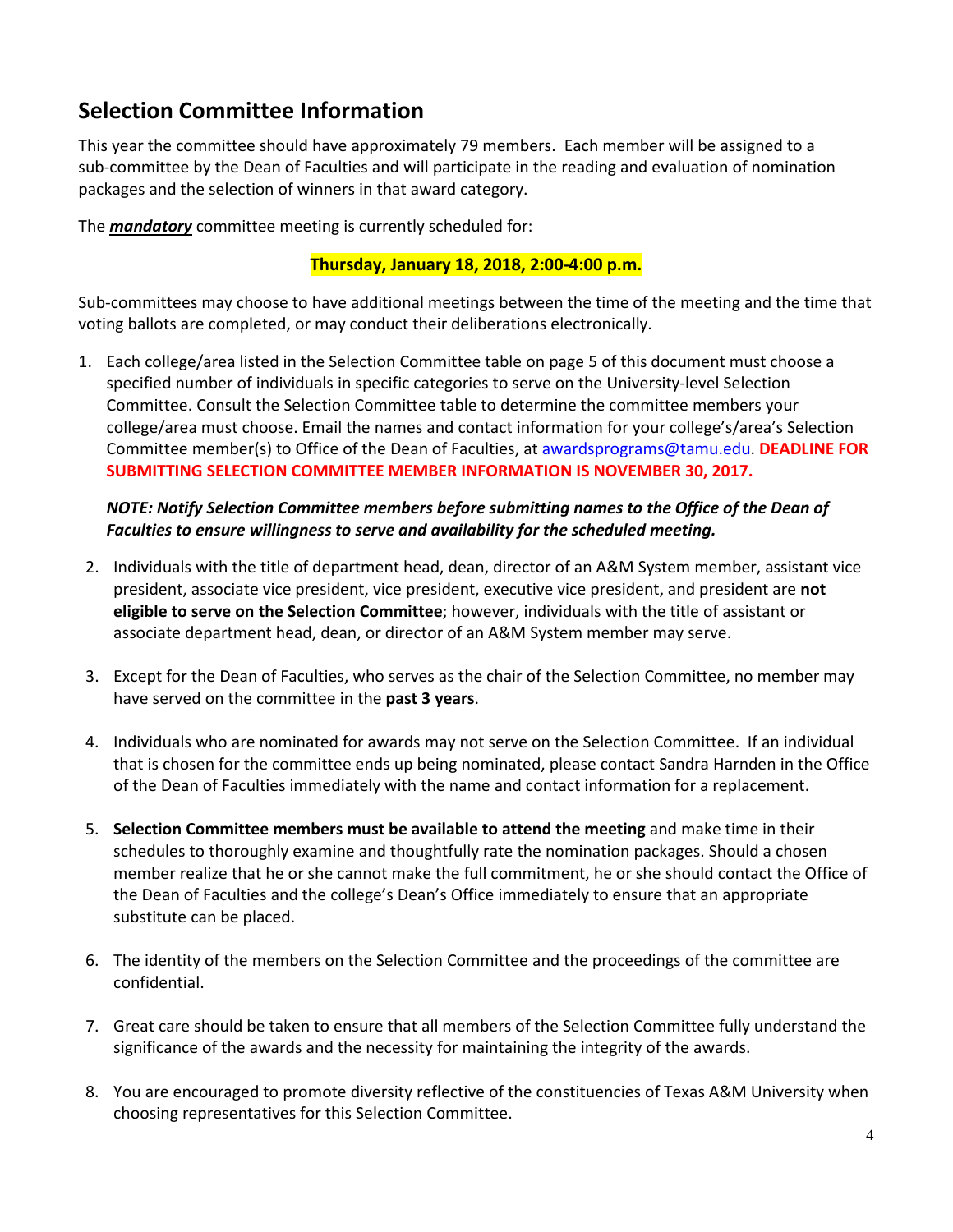# **Selection Committee Composition**

| <b>AFS Distinguished Achievement Award Selection Committee Composition</b>                 |                     |                           |                                  |                                  |                                              |  |  |  |
|--------------------------------------------------------------------------------------------|---------------------|---------------------------|----------------------------------|----------------------------------|----------------------------------------------|--|--|--|
| <b>COLLEGE/UNIT</b>                                                                        | <b>FACULTY REPS</b> | <b>STAFF REPS</b>         | <b>CURRENT STUDENTS</b>          | <b>FORMER</b><br><b>STUDENTS</b> | <b>GRADUATE STUDENT</b><br><b>AWARD REPS</b> |  |  |  |
| <b>Provost &amp; Executive Vice President for Academic Affairs</b>                         |                     | 1 staff member each year  |                                  |                                  |                                              |  |  |  |
| Vice President for Administration and Finance and CFO                                      |                     | 2 staff members each year |                                  |                                  |                                              |  |  |  |
| Vice President for Student Affairs (Division of Student<br>Affairs)                        |                     | 1 staff member each year  |                                  |                                  |                                              |  |  |  |
| <b>Texas A&amp;M University at Galveston</b>                                               | 1 faculty member    | 1 staff member each year  |                                  |                                  |                                              |  |  |  |
| <b>Agriculture &amp; Life Sciences</b>                                                     | 3 faculty members   | 1 staff member            | 1 (appointed by Student Council) |                                  | 1 faculty member*                            |  |  |  |
| Architecture                                                                               | 3 faculty members   | None this Year            | 1 (appointed by Student Council) |                                  | 1 faculty member*                            |  |  |  |
| <b>Bush School of Government &amp; Public Service</b>                                      | 3 faculty members   | None this Year            | 1 (appointed by Student Council) |                                  | 1 faculty member*                            |  |  |  |
| <b>Education &amp; Human Development</b>                                                   | 3 faculty members   | 1 staff member            | 1 (appointed by Student Council) |                                  | 1 faculty member*                            |  |  |  |
| <b>Engineering</b>                                                                         | 3 faculty members   | None this Year            | 1 (appointed by Student Council) |                                  | 1 faculty member*                            |  |  |  |
| <b>Geosciences</b>                                                                         | 3 faculty members   | 1 staff member            | 1 (appointed by Student Council) |                                  | 1 faculty member*                            |  |  |  |
| <b>Liberal Arts</b>                                                                        | 3 faculty members   | None this Year            | 1 (appointed by Student Council) |                                  | 1 faculty member*                            |  |  |  |
| <b>Mays Business School</b>                                                                | 3 faculty members   | 1 staff member            | 1 (appointed by Student Council) |                                  | 1 faculty member*                            |  |  |  |
| <b>Science</b>                                                                             | 3 faculty members   | 1 staff member            | 1 (appointed by Student Council) |                                  | 1 faculty member*                            |  |  |  |
| <b>Veterinary Medicine &amp; Biomedical Sciences</b>                                       | 3 faculty members   | None this Year            | 1 (appointed by Student Council) |                                  | 1 faculty member*                            |  |  |  |
| <b>Health Science Center</b>                                                               | 5 faculty members   | 1 staff member            | 1 (appointed by Student Council) |                                  | 1 faculty per college* (total 5)             |  |  |  |
| Law School                                                                                 | 3 faculty members   | None this Year            | 1 (appointed by Student Council) |                                  | 1 faculty member*                            |  |  |  |
| <b>University Libraries</b>                                                                | 1 faculty member    | 1 staff member each year  |                                  |                                  | 1 faculty member*                            |  |  |  |
| <b>AgriLife Research and AgriLife Extension</b>                                            | 1 faculty member    |                           |                                  |                                  |                                              |  |  |  |
| <b>TEES and TEEX</b>                                                                       | 1 faculty member    |                           |                                  |                                  |                                              |  |  |  |
| <b>Center for Teaching Excellence</b>                                                      | 1 faculty member    |                           |                                  |                                  |                                              |  |  |  |
| <b>Council of Principal Investigators</b>                                                  | 1 faculty member    |                           |                                  |                                  |                                              |  |  |  |
| <b>Distinguished Professors</b>                                                            | 1 faculty member    |                           |                                  |                                  |                                              |  |  |  |
| <b>Faculty Senate</b>                                                                      | 1 faculty member    |                           |                                  |                                  |                                              |  |  |  |
| <b>Corps of Cadets</b>                                                                     |                     | 1 staff member each year  |                                  |                                  |                                              |  |  |  |
| <b>Graduate Student Council</b>                                                            | 1 faculty member    |                           | 1 student                        |                                  |                                              |  |  |  |
| <b>Student Government Association</b>                                                      | 1 faculty member    |                           | 1 student                        |                                  |                                              |  |  |  |
| The Association of Former Students                                                         |                     |                           |                                  | 4 former<br>students             |                                              |  |  |  |
| TOTAL AFS-DAA COMMITTEE MEMBERS (79)                                                       | <b>48 Faculty</b>   | 13 Staff                  | <b>14 Current Students</b>       | 4 Former<br><b>Students</b>      |                                              |  |  |  |
| *Graduate faculty members are preferred for the Graduate Student Award Selection Committee |                     |                           |                                  |                                  |                                              |  |  |  |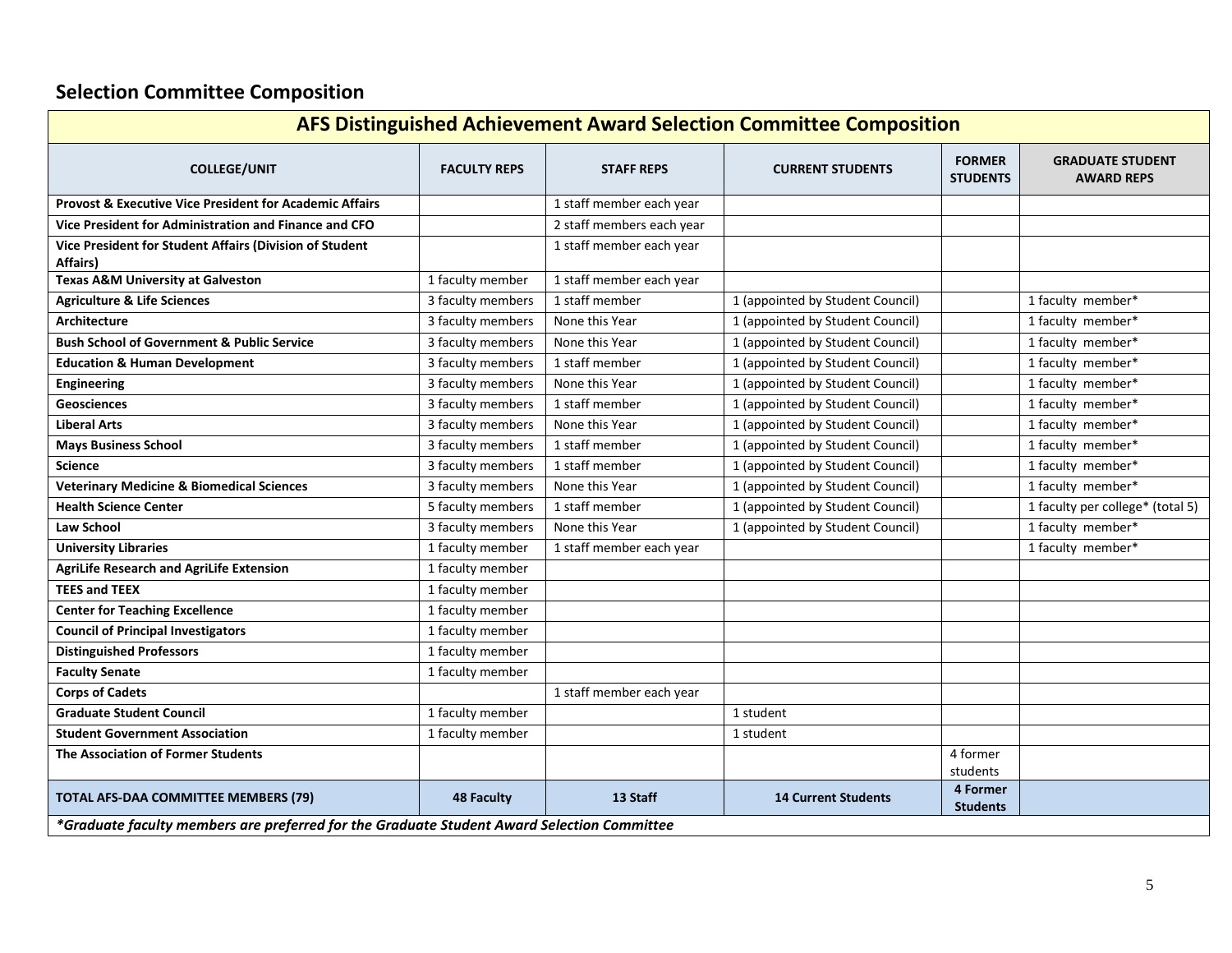## **Award Categories**

## *Teaching (Ten awards)*

This award recognizes, encourages, and rewards superior classroom teachers—the individuals whose command of their respective discipline, teaching methodologies, pervasive caring, communication skills, and commitment to the learning process exemplify the meaning of teacher/mentor in its highest sense. This award is designed to distinguish those teachers who maintain high expectations of their students and ensure academic rigor in their courses. These teachers recognize their responsibilities in motivating and contributing to the overall development of their students as learners and future professionals.

## *Research (Six awards)*

This award recognizes, encourages, and rewards those individuals whose research efforts have been particularly significant and outstanding and are so recognized locally, nationally, and internationally. The results of these research efforts should have added substantially to the basic body of knowledge, contributed to the improvement of the quality of life, and/or encouraged additional research. These scholarly pursuits can take many forms. In the words of Vision 2020, "Research, as the creation of knowledge in the broadest sense, encompasses all forms of scholarship from creation of works of art and literature through evaluation and reorganization of knowledge to investigations into the preservation, transmission, and application of knowledge."

## *Individual Student Relationships (Two awards)*

This award recognizes, encourages, and rewards those employees whose professional relationships with students are particularly helpful and inspiring. The recipients of this award should exhibit concern for the welfare and development of students and should have demonstrated a willingness to meet the special needs of students while ensuring that students accept their responsibilities and strive to meet their own potentials. The two recipients of this award go beyond the requirements of their appointments to give time and effort to student growth and service. They offer guidance and encouragement in a spirit of mutual questing and shared expectations.

## *Graduate Mentoring Award (Two awards)*

This award recognizes, encourages, and rewards superior faculty mentors of graduate students—those faculty who go well beyond advising by bringing their skills and commitment to a student's learning and professional development as future teachers, practitioners, researchers, and scholars through mentoring. These are individuals who build enthusiasm for their profession in others, who help graduate students achieve their goals, and who provide opportunities that will introduce students to a community of professionals who can also assist them in their development. Nominees for this award are dedicated to contributing to the overall development of their students as learners and future professionals.

*NOTE: Both faculty members and administrators are eligible for this award, but nominees must be significantly engaged in mentoring. Administrators should be nominated only for their mentoring activities, not for their administrative activities. For this award, a distinction is being made between advising (giving advice or counsel, such as in course selection) and mentoring (professional guidance and coaching). Individuals whose activities are limited to part-time advising should not be nominated for this award.*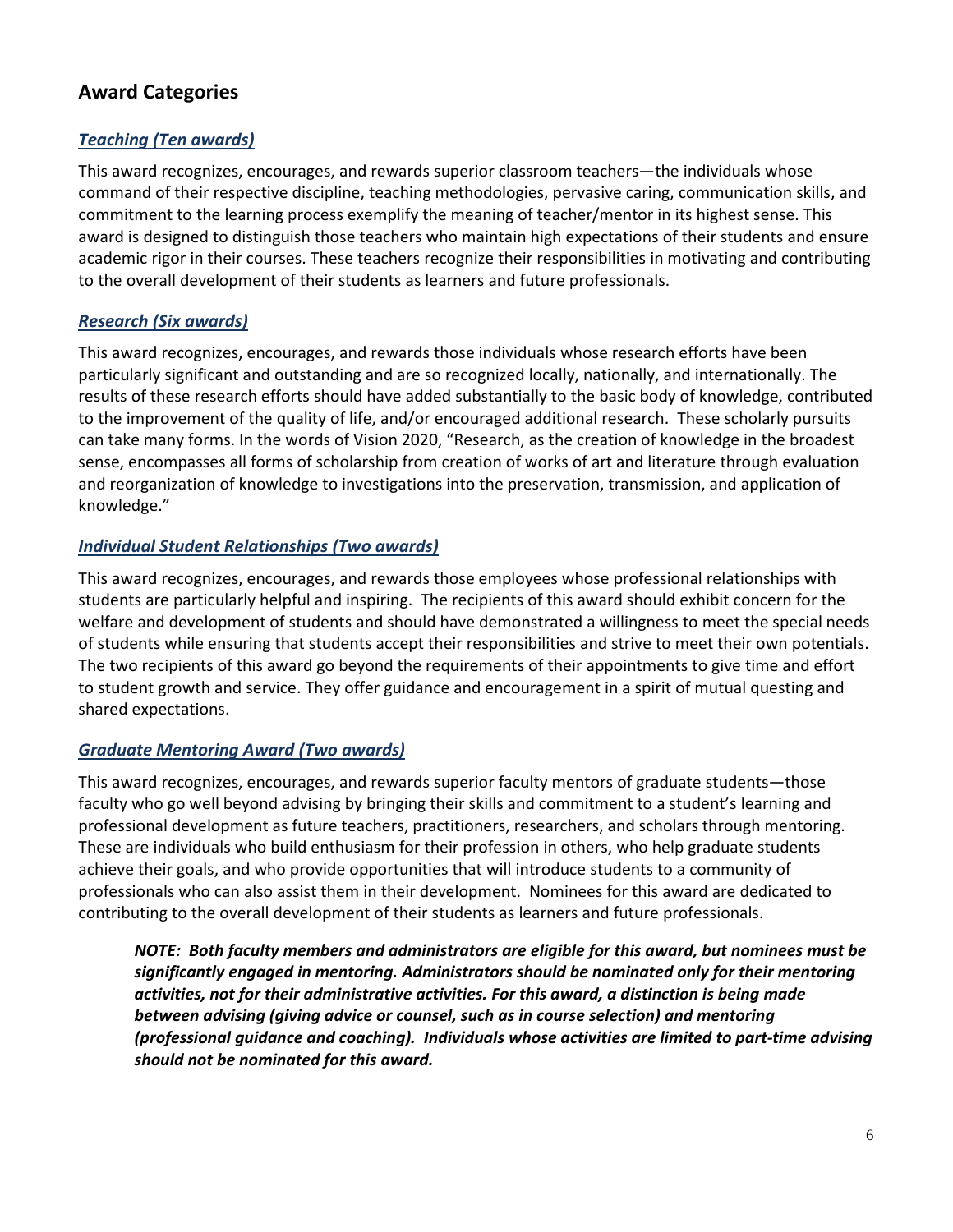## *Extension, Outreach, Continuing Education, & Professional Development (One award)*

This award recognizes, encourages, and rewards a staff member, faculty member, or administrator who has brought credit to Texas A&M University through dedication, enthusiasm, attitude, and effectiveness in accomplishing his or her mission in a particular field of extension, continuing education, or professional development.

*NOTE: Those eligible for this award must be actively and personally engaged in extension, outreach, continuing education, or professional development. The award is not designed for the oversight or administration of these activities.*

### *Administration (One award)*

This award recognizes, rewards, and encourages an administrator who has contributed to the welfare of Texas A&M University through outstanding administrative service beyond the expectation of the position. This award is designed to recognize the individual whose normal scope of service has been outside the areas described in the awards listed previously.

## *NOTE: Those eligible for this award hold the title of vice president, provost, dean, department head, director of A&M System member (e.g., TEES, AgriLife Research), or variations of these titles.*

## *Staff (Two awards)*

This award recognizes, rewards, and encourages a staff member who has contributed to the welfare of Texas A&M University through outstanding staff support beyond the expectations of the position. This award is designed to recognize individuals whose normal scope of service has been other than teaching, research, student relations, continuing education/extension/professional development, or administration.

## *NOTE: Persons eligible for this award may NOT hold the title of: vice-president, provost, dean, department head, director of A&M System member, or variations of these titles.*

## **Eligibility Restrictions**

- 1. A nominee must have completed 5 full years of service to the University by January 1, 2018. For teaching and research awards, the service need not be continuous so long as the nominee has been employed above the level of graduate student for a total of 5 years, and, for teaching awards only, so long as the person was budgeted at least part-time to teach for a total of 5 years.
- 2. Nominees must not have received a University-level Distinguished Achievement Award in the same category during the previous 10 years. However, 5 years after receiving an award, a person may be nominated for an award in **a different category**. For example: An individual who won a University-level award in Teaching in '00-'01 would not be eligible to receive another University-level award in the Teaching category until '10-'11. He or she would, however, be eligible to receive a University-level award in Administration (or any category other than Teaching) in '05-'06. Winning a **college-level teaching award** from The Association of Former Students does not affect eligibility for University-level awards in any category.
- 3. An individual may be nominated in two different award categories; however the college/unit must count that person twice in its allotted nominations (as outlined by the chart on page 9).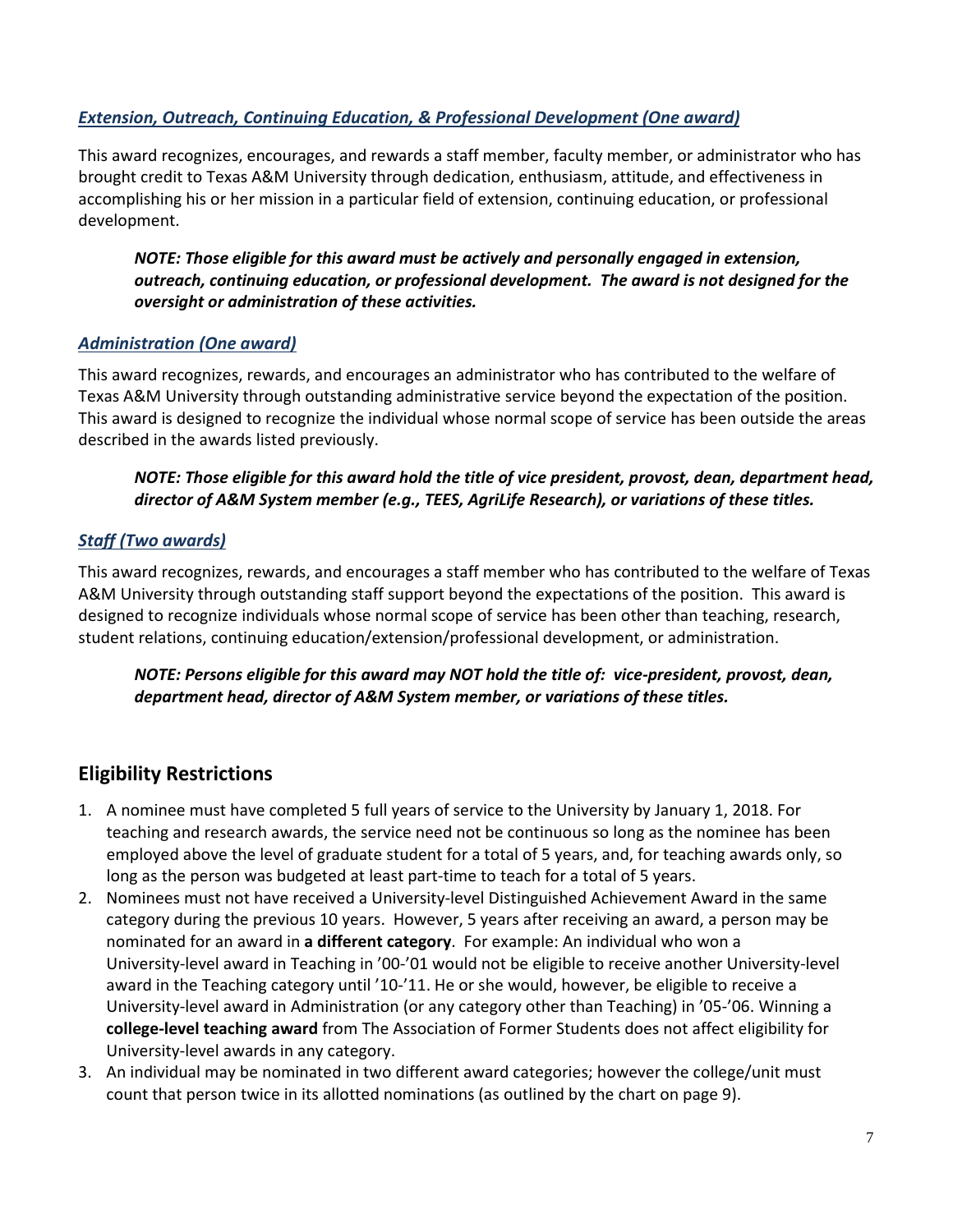## **Nomination & Selection Process**

There are four steps in selecting the recipients of the University-level Distinguished Achievement Awards:

- 1. Designation of Selection Committee members by specified groups;
- 2. Call for nominations from specified groups;
- 3. Preparation of nomination packets by specified groups; and
- 4. Selection of recipients by Selection Committee.

The nomination process begins as soon as guidelines are released by the Office of the Dean of Faculties. Each group specified on the Nominations Chart is invited to solicit nominations by whatever means deemed appropriate. Individuals or groups not specified on the Nominations Chart should contact one of the specified groups to submit a nomination. We encourage nominators to promote diversity reflective of the constituencies of Texas A&M University in the nomination process.

Colleges may submit up to the total number of nominations for teaching as shown in the table below. This total should be divided evenly between the Student Council and the Executive Committee for each college; however, if either body chooses not to forward nominations, the other may nominate for that vacancy, up to the stated maximum for the college.

| <b>College</b>                                        | <b>May Nominate</b><br>Up To |  |  |
|-------------------------------------------------------|------------------------------|--|--|
| <b>Agriculture &amp; Life Sciences</b>                | 4                            |  |  |
| Architecture                                          | $\mathbf{2}$                 |  |  |
| <b>Bush School of Government &amp; Public Service</b> | 1                            |  |  |
| <b>Education &amp; Human Development</b>              | 4                            |  |  |
| <b>Engineering</b>                                    | 6                            |  |  |
| <b>Geosciences</b>                                    | $\overline{2}$               |  |  |
| <b>Liberal Arts</b>                                   | 6                            |  |  |
| <b>MAYS Business School</b>                           | 4                            |  |  |
| <b>Science</b>                                        | 4                            |  |  |
| <b>Veterinary Medicine &amp; Biomedical Sciences</b>  | 4                            |  |  |
| <b>School of Law</b>                                  | 1                            |  |  |
| <b>University Libraries</b>                           | $\overline{2}$               |  |  |
| <b>Dentistry</b>                                      | 2                            |  |  |
| <b>Medicine</b>                                       | $\mathbf{2}$                 |  |  |
| <b>Nursing</b>                                        | 1                            |  |  |
| <b>Rangel College of Pharmacy</b>                     | $\overline{2}$               |  |  |
| <b>School of Public Health</b>                        | 1                            |  |  |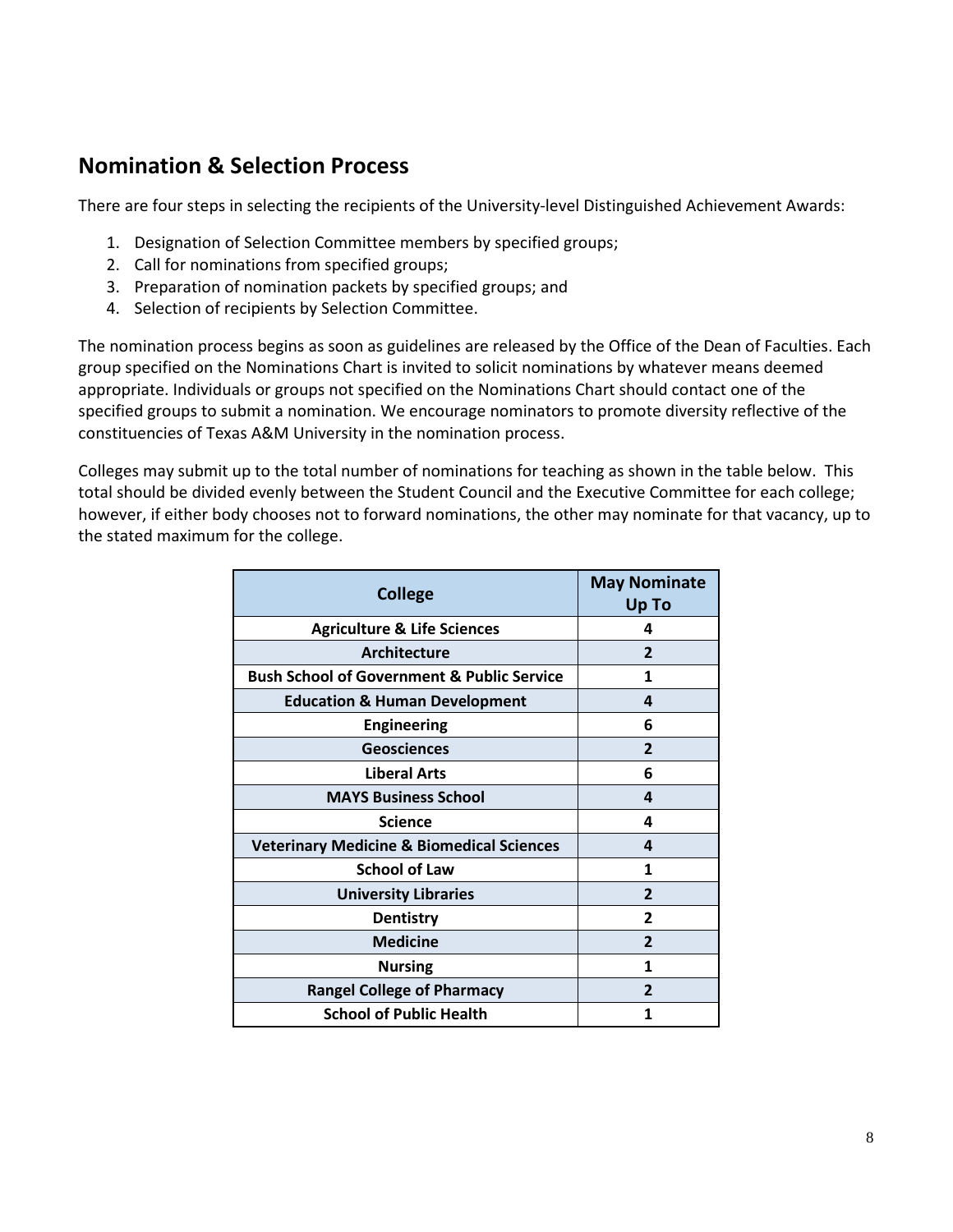## **Nominations Chart 2017-2018**

| <b>Nominating Authority</b>                                                                          | <b>Teaching</b>    | <b>Research</b> | <b>Student</b><br><b>Relations</b> | Graduate<br><b>Mentoring</b> | Extension/Outreach/CE/PD | <b>Staff</b>   | <b>Admin</b> |
|------------------------------------------------------------------------------------------------------|--------------------|-----------------|------------------------------------|------------------------------|--------------------------|----------------|--------------|
| <b>Office of the President</b>                                                                       |                    |                 | 1                                  |                              |                          | $\mathbf{1}$   | $\mathbf{1}$ |
| <b>Office of Provost &amp; Executive Vice President for Academic Affairs</b>                         |                    |                 | $\mathbf{1}$                       |                              |                          | $\mathbf{1}$   | $\mathbf{1}$ |
| Vice President for Finance and Administration and CFO                                                |                    |                 |                                    |                              |                          | 6              | 2            |
| <b>Vice President for Student Affairs</b><br>(Division of Student Affairs)                           |                    |                 | $\mathbf{1}$                       |                              |                          | $\overline{2}$ | $\mathbf{1}$ |
| Texas A&M at Galveston - Vice President Texas A&M and<br><b>President Texas A&amp;M at Galveston</b> | 2                  | $\mathbf{1}$    | 1                                  | $\mathbf{1}$                 |                          | $\mathbf{1}$   | 1            |
| Texas A&M at Qatar - Dean and CEO                                                                    | $\overline{2}$     | $\mathbf{1}$    | $\mathbf{1}$                       | $\mathbf{1}$                 |                          | $\mathbf{1}$   | $\mathbf{1}$ |
| Each College - Dean                                                                                  |                    |                 |                                    |                              | $\overline{2}$           |                |              |
| <b>Each College - Executive Committee</b>                                                            | *See chart, page 8 | $\overline{3}$  | $\mathbf{1}$                       | $\mathbf{1}$                 |                          | $\mathbf{1}$   | $\mathbf{1}$ |
| Each College - Student Council                                                                       | *See chart, page 8 |                 | $\mathbf{1}$                       |                              |                          | $\mathbf{1}$   | $\mathbf{1}$ |
| <b>University Libraries - Dean</b>                                                                   |                    | $\mathbf{1}$    | $\mathbf{1}$                       |                              |                          | $\mathbf{1}$   | $\mathbf{1}$ |
| Directors of Extension/Continuing Education for Each College & the University                        |                    |                 |                                    |                              | $\mathbf{1}$             |                |              |
| Directors - AgriLife Research & TEES                                                                 |                    | $\mathbf{1}$    |                                    |                              | $\mathbf{1}$             |                |              |
| Directors - AgriLife Extension & TEEX                                                                |                    |                 |                                    |                              | $\mathbf{1}$             |                |              |
| <b>Corps of Cadets Commander</b>                                                                     |                    |                 | $\mathbf{1}$                       |                              |                          |                |              |
| <b>Graduate Student Council President</b>                                                            |                    |                 | $\mathbf{1}$                       | $\mathbf{1}$                 |                          |                |              |
| <b>International Student Association President</b>                                                   |                    |                 | $\mathbf{1}$                       |                              |                          | $\mathbf{1}$   | $\mathbf{1}$ |
| <b>MSC Council President</b>                                                                         |                    |                 | $\mathbf{1}$                       |                              |                          |                |              |
| <b>Residence Hall Association</b>                                                                    |                    |                 | $\mathbf{1}$                       |                              |                          |                |              |
| <b>Student Government Association President</b>                                                      |                    |                 | $\mathbf{1}$                       |                              |                          |                |              |

Note: A single individual may be nominated in two categories, but must be counted as one of the unit's allotted nominations in each category.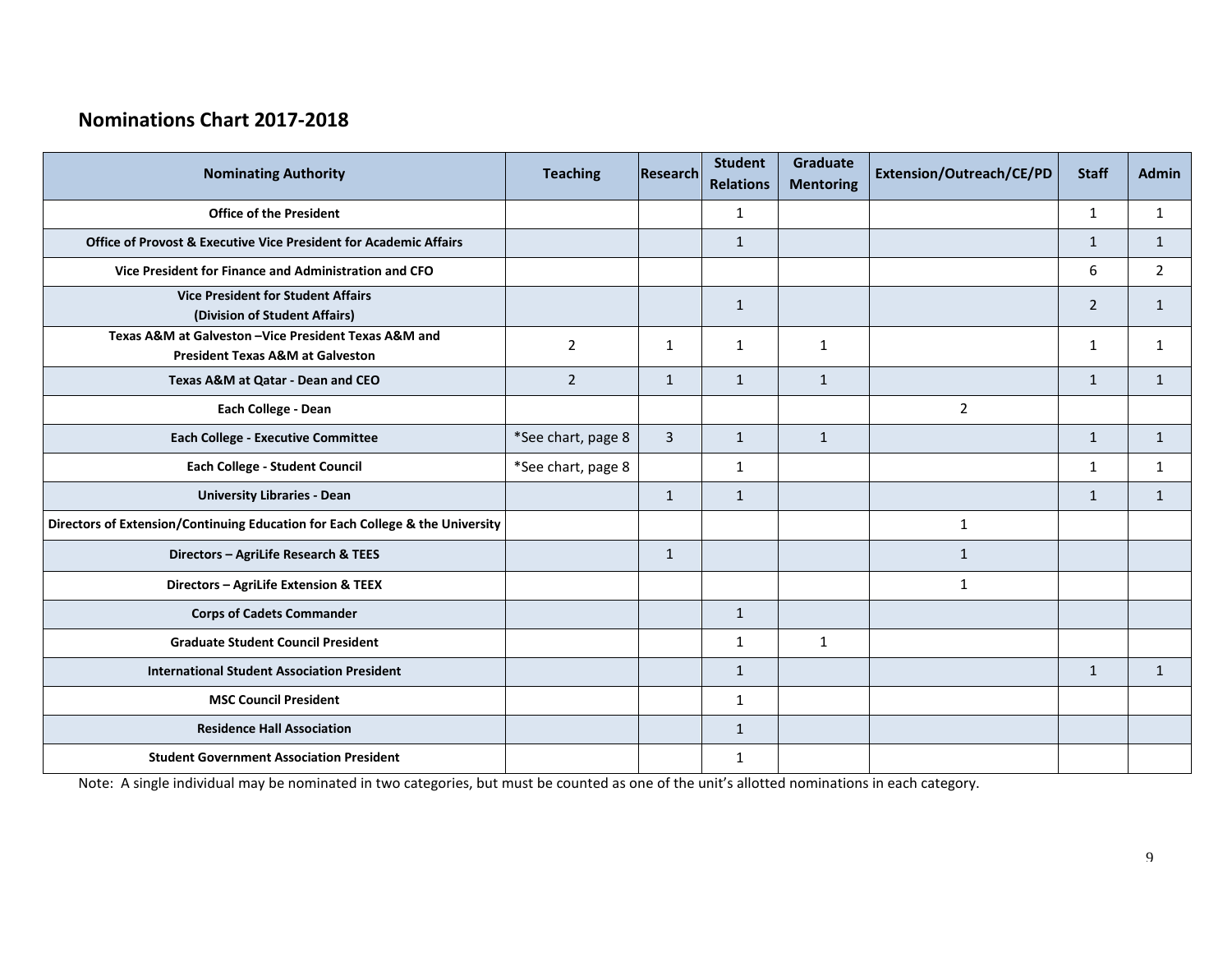## **Preparation & Submission of Nomination Packets—All Categories**

Be sure to refer to the Nominations Chart (page 8-9) to determine the number and category of nominations to be submitted from each college/area. Colleges/areas may submit up to the total number of nominations shown in the Nominations Chart. You are not required to submit the maximum number of nominations allowed.

**PDF (Electronic Copy).—**For each nomination, create a PDF file. **Do not include the Excel coversheet or the nominee's jpeg headshot as part of the packet**; save it as a separate file (see below). The electronic copy of the nomination packet can be saved on a CD-R or USB/flash drive.

**Excel Cover Sheet.—**A single Excel spreadsheet from each nominating college/unit must accompany the nomination packages. The spreadsheet will list the names of all those nominated, their home department, the category for which they are nominated (e.g., teaching, research, etc.), and the nominating group. Please ensure that all information is checked for spelling and accuracy.

The Excel Coversheet and the guidelines are available online at

<http://dof.tamu.edu/Awards-and-Honors/AFS-Distinguished-Achievement-Award>

*Complete electronic copies of the nomination packets, including Excel and JPEG files, on a flash drive, must be received no later than 12:00 p.m. on January 9, 2018.*

*Submit materials to:*

*Sandra Harnden Office of the Dean of Faculties 1126 TAMU 108 YMCA (979) 845-4274* [awardsprograms@tamu.edu](mailto:awardsprograms@tamu.edu)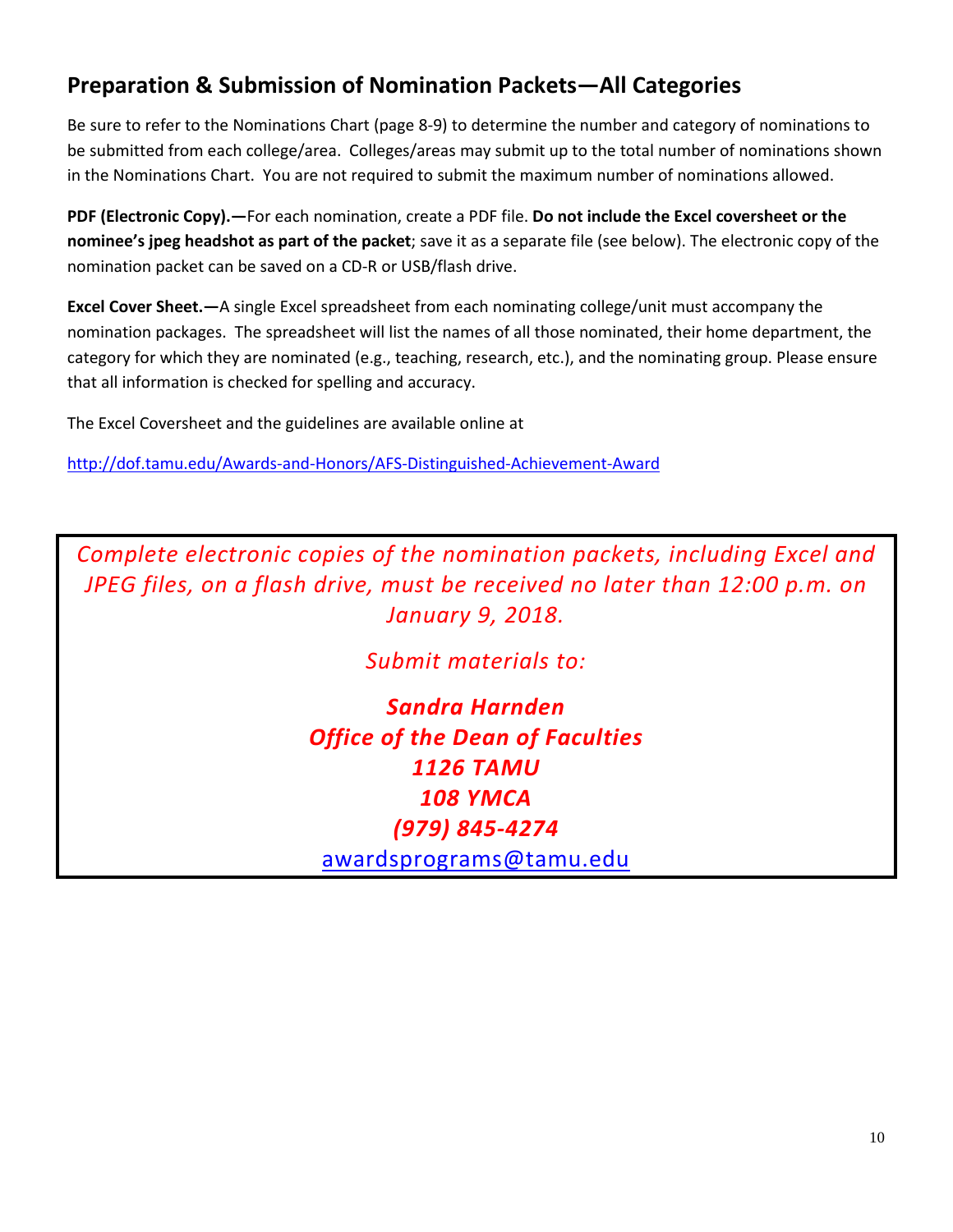## **Contents of the Nomination Packet**

The contents of each nomination packet should include the following elements in the order shown below.

# **NEW ELECTRONIC TEMPLATE MUST BE USED**

## 1. **Table of Contents**

- 2. **Biographical Summary—LIMIT: 300 words (one paragraph).** This paragraph should provide a concise summary of the nominee's major achievements. It should include the following:
	- A. Name of the nominee; current position; number of years employed at Texas A&M; highest degree received
	- B. Career highlights, including selected awards and honors.
- 3. **Photograph –** Provide a *separate* JPEG file (atleast 300 dpi) of a recent color headshot of the nominee for each electronic packet. **DO NOT include the photograph as part of the PDF nomination packet, only as a separate file.**
- 4. **Letter of Nomination—LIMIT: four pages**
- 5. **Detailed Biographical Data—**This information should be provided on the following items in the order listed:
	- A. The name of nominee
	- B. Current position (title, rank, department or unit)
	- C. Number of years in the position
	- D. Number of years at Texas A&M University
	- E. Degrees held (source and date)
	- F. Employment history (previous positions, years; list most recent first)
	- G. Honors and awards
	- H. Membership in professional and honorary societies (note offices held)
	- I. List of articles and books published and professional accomplishments within the last five years. Particularly significant earlier accomplishments may be described in the letter of nomination.

## *There is no limit to the number of overall pages in the biographical data section as long as the above guidelines for content are followed. Excessive length, however, is discouraged.*

### **Strong preference will be given to packets which adhere to specified guidelines; if letters are over the specified page limit, the packet may be eliminated from consideration.**

6. **Letters of Endorsement—LIMIT: No more than six letters of endorsement, no longer than one page each, may be included.** These may be from any source. Please advise letter writers that the endorsements will be read and evaluated by a range of Selection Committee members who may or may not be familiar with the nominee's discipline. So, the significance of the nominee's accomplishments that are of a specialized or technical nature may need to be explained more carefully.

**REQUIRED** Complete the Letters of Endorsement Chart for each nominee. The chart should list all of the individuals, with their contact information, that submitted a letter of endorsement for the nominee.

## *NOTE: At least two letters from current and/or former students are REQUIRED for nominations in Teaching and Individual Student Relationships. These letters must be separate from the letter of nomination.*

All letters of endorsement should be addressed to: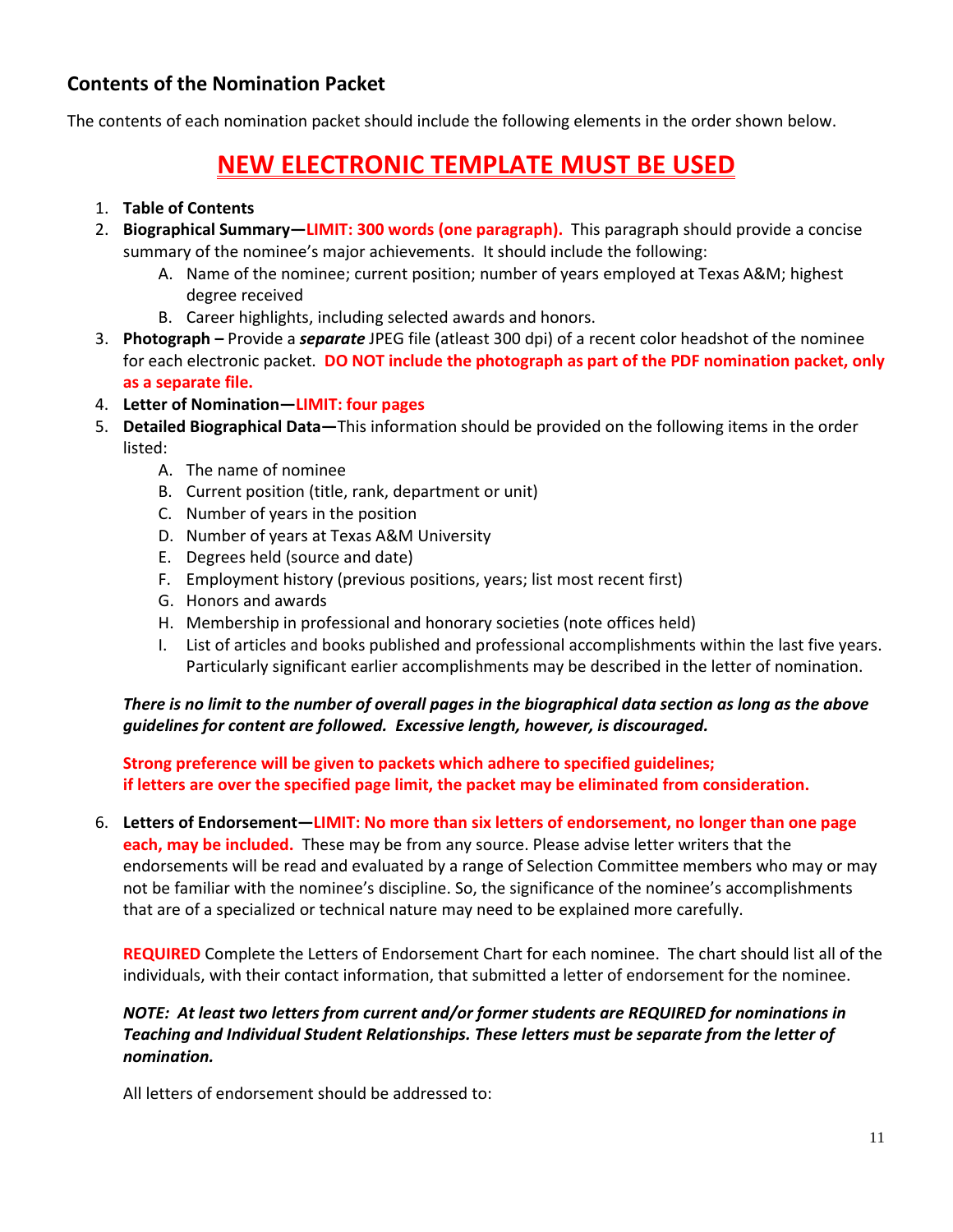### **Selection Committee The Association of Former Students Distinguished Achievement Awards**

However all letters should be mailed to the college/unit and included with the nomination packet. **Letters should not be sent directly to The Association or to the Selection Committee**.

- 7. **Copies of Publications—**For nominations in the **Research** category only, copies of publications are **OPTIONAL.** Re-prints of no more than two outstanding publications or equivalent evidence of professional accomplishments may be included.
- 8. **Restriction on wearing a gold watch -** Recipients of the Distinguished Achievement Award receive a cash gift, a distinctive gold watch and a plaque. Please let us know if there are restrictions that would prevent the nominee from wearing gold. If so, we will provide an alternative. The information does not need to be included in the packet, but **MUST** be provided to the unit/college coordinator at the time of submission.

## **Helpful Tips & Information on Preparing Nomination Packets**

- 1. **Letters of nomination on teaching (Teaching Awards)—**The letter writer should include indicators of teaching excellence and effectiveness such as:
	- A. Numbers and types of courses taught
	- B. Statements from student evaluations
	- C. Summaries of student evaluations. Should summaries be given, longitudinal perspective must also be given
	- D. Evidence of student outcomes as appropriate
- 2. **Letters about teaching from colleagues (Teaching Awards)—**Letters should include indicators of teaching excellence and effectiveness, such as:
	- A. Evaluation of course syllabi, assignments, examinations and grading methods to determine levels of scope, rigor and quality
	- B. Evaluation of nominee's performance in classroom teaching situations
	- C. Evaluation of the development of new courses or substantial revision of existing courses
- 3. **Letters from significant persons outside of the University—**Letters of support from significant persons outside of the University tend to have a much greater impact. In teaching, these include letters from students who have gone on to clearly successful careers or to graduate school or who have realized other personal benefits from the influences of the teacher. In research, letters from recognized and respected peers or experts in the field are strongly influential. In extension, letters from officials at other institutions who have interacted with the nominee are also included as strong support.

*NOTE: For Staff or Administration awards, letters should be sought from professional colleagues and others familiar with the nominee's accomplishments beyond the expectations of the position. In this category, it is often difficult to obtain letters from outside Texas A&M University, or from former or current students who may not be familiar with the contributions of the staff member or administrator within the University.*

- 4. **Where applicable, evidence of strong student involvement and input into the nomination and decision making process should be included**
- 5. **Nomination closely follows the format requirements—**Pay careful attention to the number of letters, length of sections (where specified), packaging, etc. Selection Committee members may rank a nomination low if the format requirements are not followed.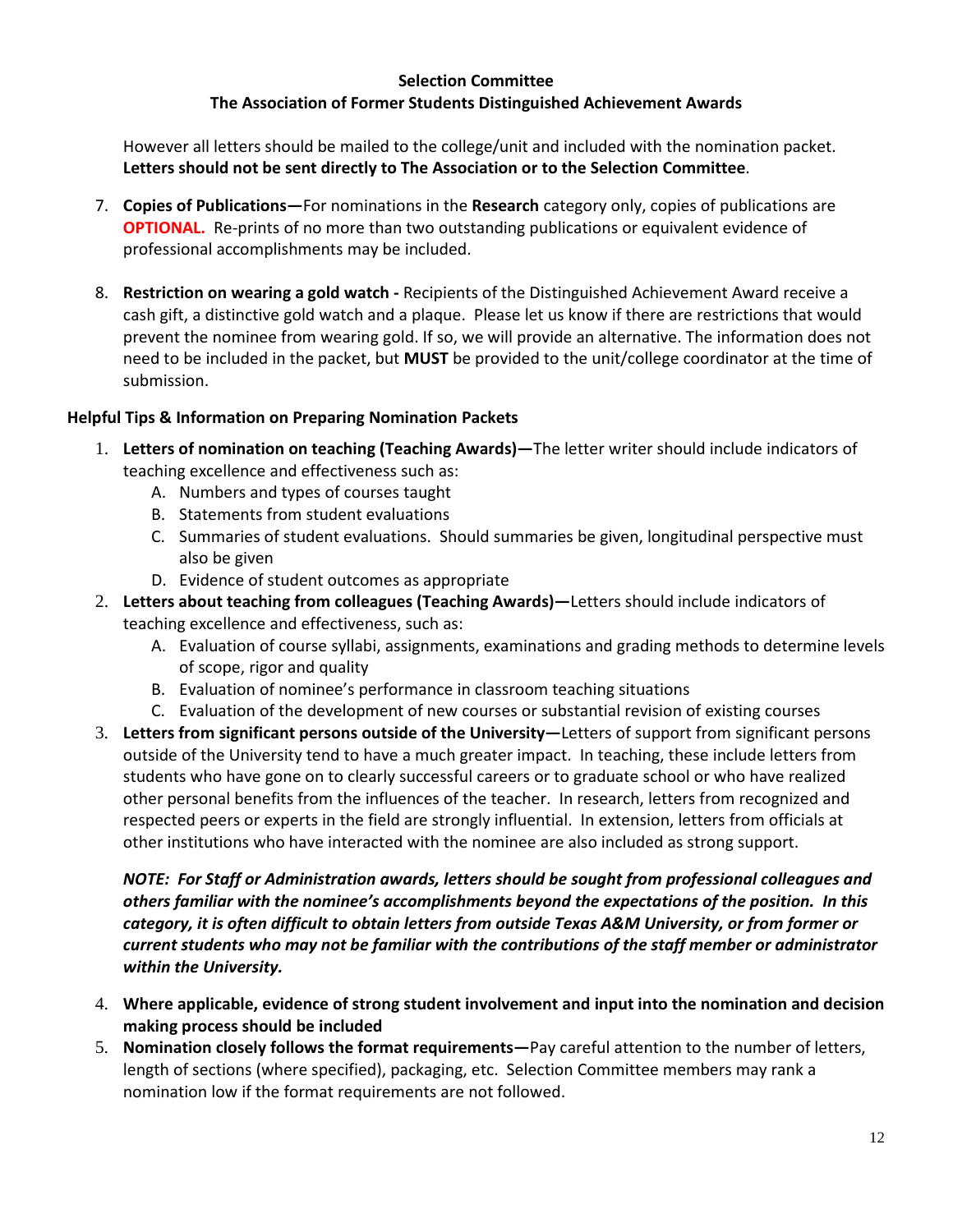6. **Prepare a package that is professional in appearance and proofread all documents—** the professional appearance of a packet can have a marked effect on how it is perceived by the committee.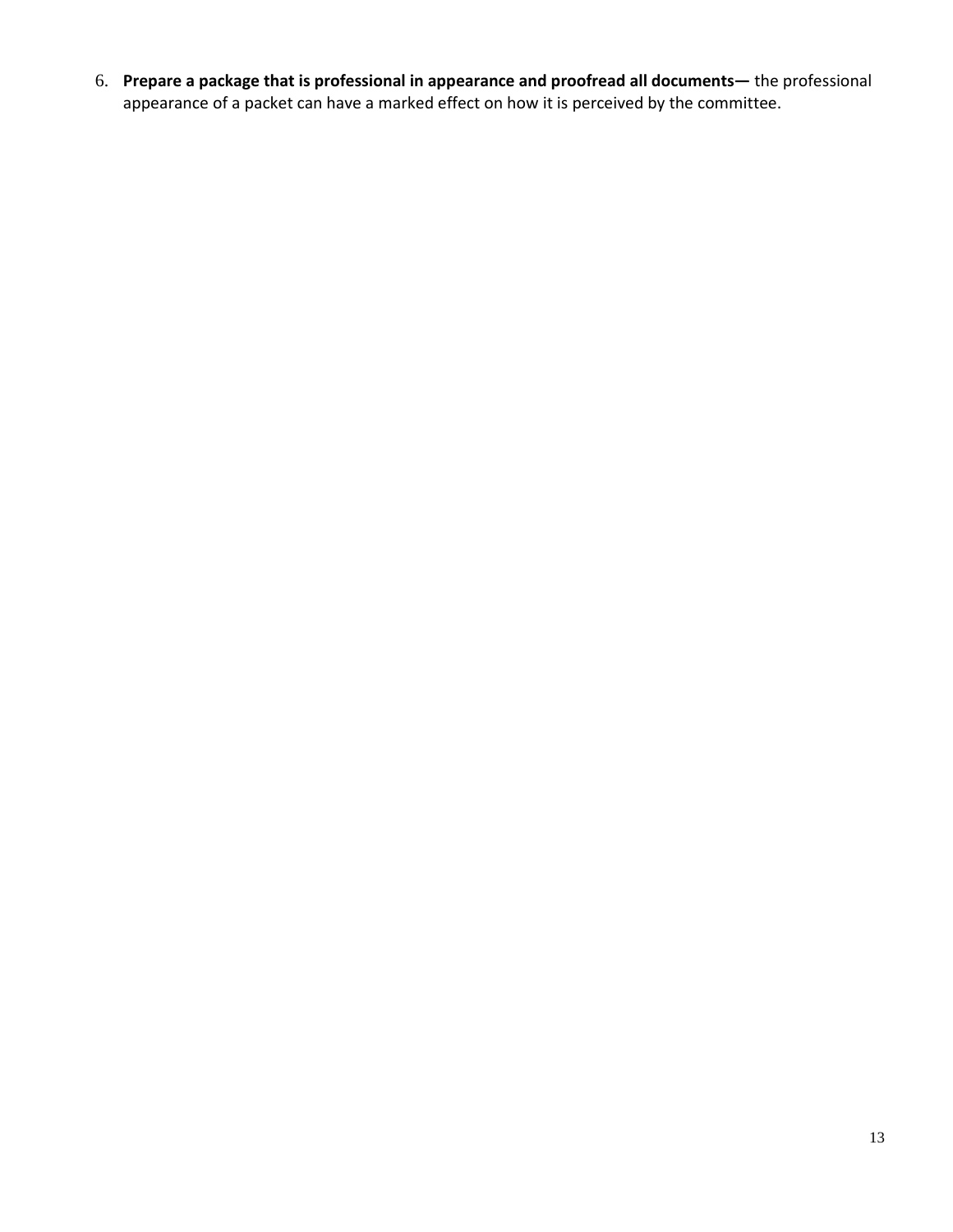## APPENDIX: Area Coordinators

#### **Colleges, Libraries, Branch Campus Coordinators**

**Agriculture & Life Sciences** Texas A&M AgriLife; Texas AgriLife Extension Julie Wilson *Program Coordinator* (979) 845-4756 [jdwilson@tamu.edu](mailto:jdwilson@tamu.edu)

**Architecture** Tommie Ward *Assistant to the Dean* (979) 845-1223 [tward@arch.tamu.edu](mailto:tward@arch.tamu.edu)

**Mays Business School** Marty Loudder *Associate Dean* (979) 845-4711 [m-loudder@tamu.edu](mailto:m-loudder@tamu.edu)

**Education & Human Development** Fred Nafukho *Associate Dean for Faculty Affairs* (979) 847-8641 [fnafukho@tamu.edu](mailto:fnafukho@tamu.edu)

**College of Engineering & TEES** Teresa Wright *Assistant to the Executive Associate Dean* (979) 845-6363 [t-wright@tamu.edu](mailto:t-wright@tamu.edu)

**Geosciences** Deborah Thomas *Interim Dean for the College of Geosciences* (979) 845-3651 [dthomas@ocean.tamu.edu](mailto:dthomas@ocean.tamu.edu)

**Bush School of Government & Public Service** Frank B. Ashley Senior Associate Dean (979) 845-7051 [bushschooleadaam@tamu.edu](mailto:bushschooleadaam@tamu.edu)

**HSC- College of Medicine** Mark Sicilio *Interim Department Chair* (254) 724-4363 [sicilio@medicine.tamhsc.edu](mailto:sicilio@medicine.tamhsc.edu) **Liberal Arts**

Joshua Harms *Administrative Coordinator* (979) 458-9292 [j11harms@tamu.edu](mailto:j11harms@tamu.edu)

**Science** Jennifer Holle *Assistant to the Dean* (979) 845-8817 [jholle@science.tamu.edu](mailto:jholle@science.tamu.edu)

**Veterinary Medicine & Biomedical Sciences** Misty Skaggs *Chief of Staff* (979) 845-5051 m-skaggs@tamu.edu

**University Libraries** Pixey Mosley *Associate Dean for Administrative and Faculty Services* (979) 862-1086 [pmosley@tamu.edu](mailto:pmosley@tamu.edu)

**Texas A&M University at Galveston** Patrick Louchouarn *Vice-President for Academic Affairs* (409) 740-4409 [louchoup@tamug.edu](mailto:louchoup@tamug.edu)

**Texas A&M University at Qatar** Alia Fakhr *Executive Assistant to the Dean and CEO* +974-4423-0155 [alia.fakhr@qatar.tamu.edu](mailto:alia.fakhr@qatar.tamu.edu)

**School of Law** Sonia Jimenez *Assistant to the Dean* (817) 212-2854 [sjimenez@law.tamu.edu](mailto:sjimenez@law.tamu.edu)

**HSC- Institute of Bioscience and Technology** Magnus Hook *Director*  (713) 677-7551 [mhook@ibt.tamhsc.edu](mailto:mhook@ibt.tamhsc.edu)